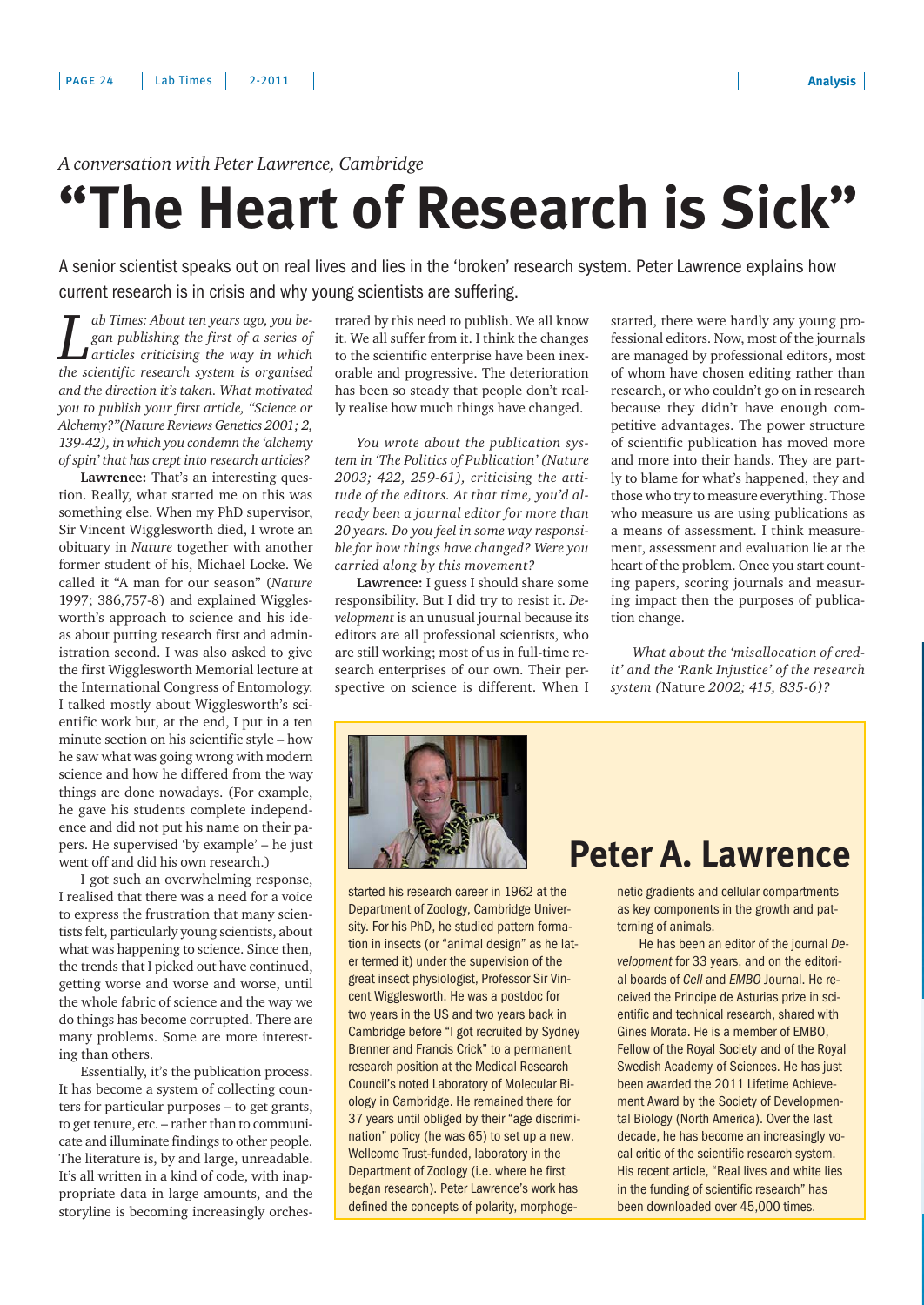**Lawrence:** The article 'Rank Injustice' was to do with how credit is distributed in the scientific world. The basic rule is that credit always flows upwards. If you're a student, your supervisor will get the credit. If you're a group leader, your department head might get credit, for example, in the research assessment exercise for rating UK universities. You don't get rewarded for hav-

ing discovered something yourself. I think that has a poisonous effect. It encourages too many scientists to steal credit, to annex the discoveries of the young.

To keep on top of the young people working for them, so that they can claim to have been involved and garner the credit for it. It's become so built-in that people think that if somebody does something on their own, there's something slightly suspicious about it. A friend of mine went to a 'big shot' meeting, where the talks were mostly from people with large groups, presenting work from their groups. But one person in

that meeting presented his own work. That evening, my friend overheard the big shots sitting around in the bar, trying to pour some kind of suspicion on this speaker; how could somebody do their own work? They said it removed the checks and balances, which you always have between students and their supervisors. I find that argument to be completely self-fulfilling 'hokum'. It's a

> way of making sure that what you do is somehow justified because, actually, your job as a supervisor is to educate,

*"It's become so built-in that people think that if somebody does something on their own, there's something slightly suspicious about it."*

not to take credit. In a better world, as my mentors Wigglesworth and later Crick taught me, one's career was built on one's own contribution. Wigglesworth helped us in the same way that any senior person should help apprentices. But this has all changed. The career of most scientists now depends on the success of their juniors. There's a reward system for building up a large group, if you can, and it doesn't really matter how many of your

group fail, as long as one or two succeed. You can build your career on their success.

## *Does this diverge from the publication problem? Do we have two separate issues?*

**Lawrence:** Yes, but they're connected because you get credit for your publications. The pressure is very high on you to make sure you get your name on those publications. You have situations where there are, for example, two postdocs from different groups in a big institute – they meet and hatch a project together, do it, and it all looks very promising. Then, their supervisors, who really have nothing to do with the conception of the project, will get involved – they will put their names on things. The two people who actually did the work will be two junior authors that have to carry with them at least two senior authors – as a sort of baggage. Then look how it's perceived by the world. It's considered to be the work of the senior authors' big groups. And this is a travesty of the truth. I've come across this quite often. Supposing I don't put my name on one of my postdoc's papers but this per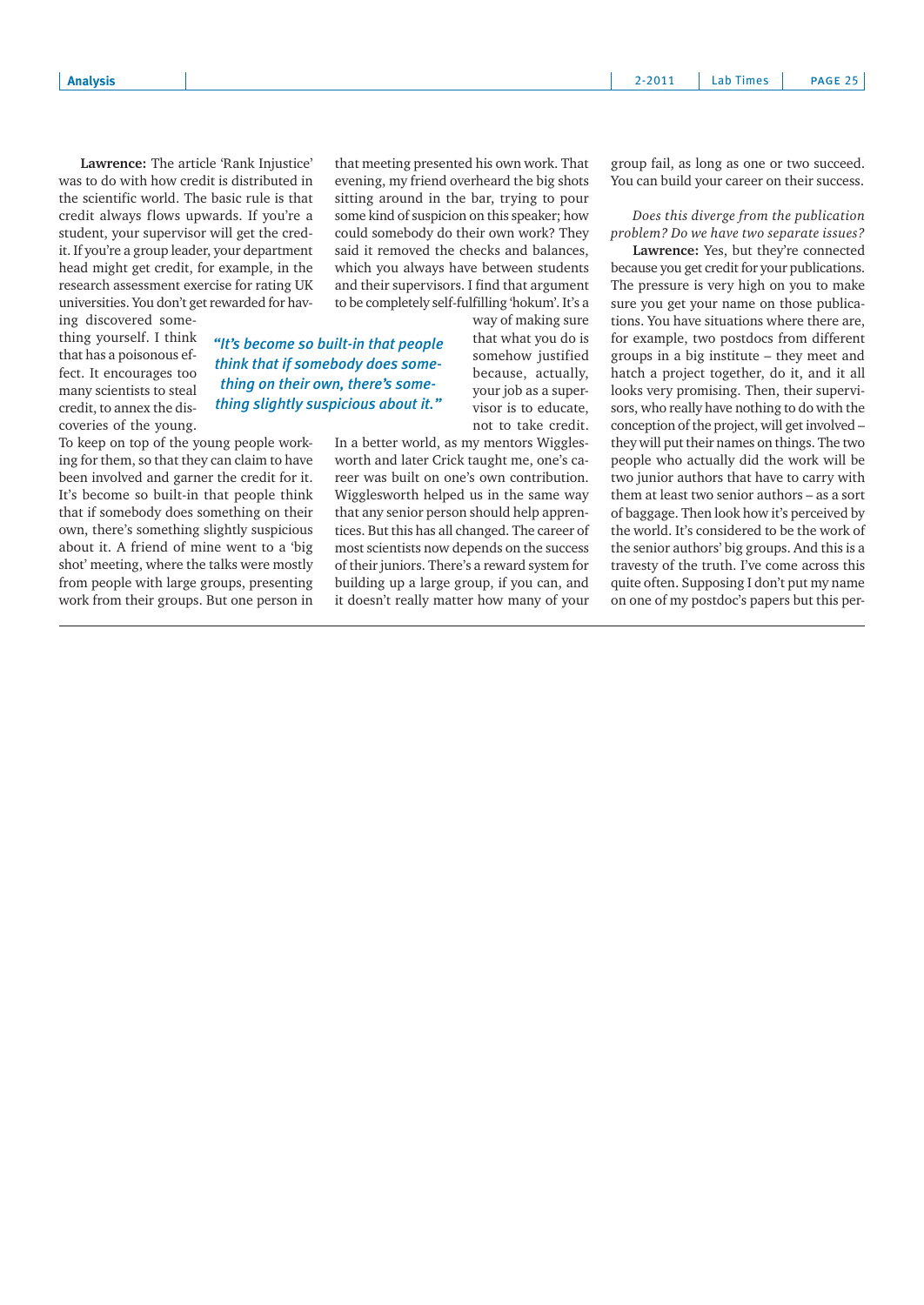son has collaborated with another postdoc from another group. When the paper comes out, the only senior person on the paper is the one responsible for the other postdoc and my name doesn't appear. Then when it gets looked at by bibliometricians and others, it is scored as if it's come from the other group. I find that very irritating because it isn't the truth. So, progressively, one is rewarded for making sure that one's name is on a paper even though one may have done next to nothing. Generally speaking, I don't put my name on my graduate students' or postdocs' work, unless I have been actively

field then, even if everybody in the field cites your paper, you still won't get many citations. But if you work in a big crowded field, you'll get many more citations, particularly if you publish in a prominent journal. And this is independent of the quality of the work or whether you've contributed anything.

This puts enormous pressure on the journals to accept papers that will be cited a lot. And this is also having a corrupting effect. Journals will tend to take papers in

medically-related disciplines, for example, that mention or relate to common genetic diseases. Journals from, say, the *Cell* group, will favour such papers when they're submitted. At *Development,* we tried to resist this trend. We published papers dealing with small obscure fields, like flatworms. People published papers about flatworms in *Development* because they couldn't publish them elsewhere. But they don't get many citations and the impact factor of *Development* suffers. Then the people in *Development'*s head office would say we should have a higher impact fac-

tor and that we must be more careful about the kind of papers we're accepting.

We've got into a situation where the measurers drive the science, rather than the measurers being there to quantify the scientific effort or achievement.

*Publications now have such a high value because of this number attached to them. With this number, not only do job prospects improve but also the chances of getting grant money. One of the solutions you've proposed calls for granting agencies to change their whole philosophy when judging the quality of scientists.*

**Lawrence:** Yes, I made suggestions about what granting agencies should do.

This may be the direction in which the Howard Hughes Medical Institute is moving. They're now asking people to submit only a small number

of publications for assessment from the previous five years. I think this is a tremendous leap forward because it will remove the pressure on scientists to produce large numbers of papers. This change will improve the quality of the scientific literature but it may

make it less straightforward for young scientists to get recognised. For a start, young people may not always get a paper because they may not, by bad luck or whatever, have contributed to one of the five papers being assessed; one that's thought worth publishing by the head of the group. That doesn't

necessarily mean that they're not so good but they can't contribute to the assessment with a first author paper of their own.

The single, simplest thing that the granting agencies could do is to look backwards, when possible, rather than forwards. The system we have now is counter-productive, wasteful of time and energy. We get people to write a piece of fiction about what they're planning to do. It's a kind of intellectual exercise – sometimes it relates to what they actually do, sometimes it doesn't. It's a sort of game we have to play to get a grant. We put all this stuff down, we show that we are competent intellectually and technically. By the time the grant is awarded, maybe a year later, and you can finally start the research, everything has changed – we might be doing something else. The Wellcome Trust is very good about this. They realise that scientists can't predict what they're going to do and they let people move away from what they're actually funded for. Unfortunately, some of the other grant agencies consider it more like a contract, which is not what research is about. If you know what you're going to find, you're just not doing research.

There are many ways in which the granting agencies could change the system. One thing I've mentioned is about the shortness of the Fellowship. Both the postdoctoral fellowships and the grants are far too short. In order to save money, I guess they've reduced the period of grants but this is counter-productive. I discussed the consequences in my recent article, 'Real lives and white lies in the funding of scientific research' (*PLoS Biology* 2009; 7(9):e1000197).

I described what happens to young scientists when they get their postdocs, which are usually limited to two years. In that two-year period, they are expected to start what is often a new line of research, and to have produced and got published a paper in a major journal, by say, at the latest, 18 months, so that they can apply for another grant. Who can do that? They may need another postdoc to get somewhere but there are very few of those. They are really in a

A clone of cells in the Drosophila cuticle that repolaris-

the bibliometricians – if you're not on the paper, you don't get counted.

*In 'The Mismeasurement of Science' (Curr Biol 2007; 17, R583-85) you criticised the H-index. Is this the worst example of the trend to equate scientific publications with productivity?*

**Lawrence:** The H-index is a measure of citations, not the number of papers. All citations count more or less equally in the H-index. I would take the view that citations are marginally better, when assessing the value of a paper, than adding up the impact fac-

tor of the journal in which the paper was published. At least, it means that if you publish a paper that other people want to cite, in any journal, you get credit for it through the H-in-

dex. So, it is a slight improvement. I know that the English systems of measurement are going over towards citations as a way of assessing scientific productivity. But this is absolutely riddled with problems. For example, if you're doing research in a small

es wildtype cells behind the clone. The cells of the clone

lack the gene "four-jointed".

involved. A while back, it wasn't so weird but now it's considered to be terribly odd. Also, of course, one suffers a bit because of

*"The system we have now is counter-productive, wasteful of time and energy."*



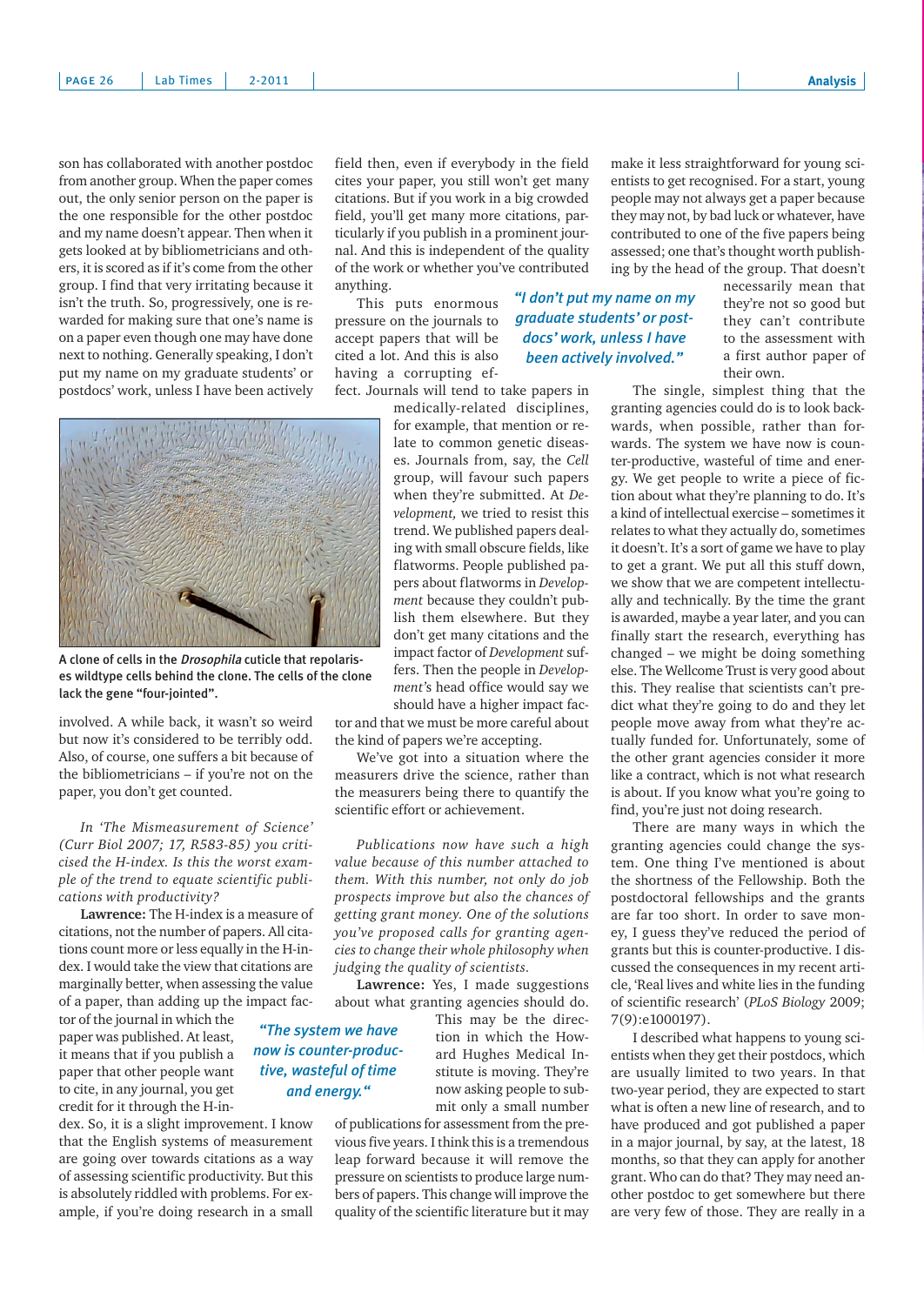

Peter and his longterm collaborator Ginés Morata receiving the Prince of Asturias Award in Scientific and Technical Research for 2007.

bind. I see this time and time again. We had an absolutely excellent postdoc from the US in the zoology department with a very good cv, who came towards the end of his two-year grant, and spent most of his second year seeking an extension and not getting on with his research. So he went back to America and got a really good job there. The career structure in the UK doesn't make sense any more. If you're a postdoc, you cannot start a project. If you're a senior scientist, with a proper grant, you cannot produce published evidence of quality work within two years. It is virtually impossible!

*You cite your own experience of writing what was effectively your first grant application just a few years ago. As a staff scientist at the MRC, you didn't need to apply for grants?* 

**Lawrence:** Wasn't I lucky! It's a much better way of funding sciences. If you want to fund researchers for a couple of years, you don't want them to spend 30-40% of their time using all their intellectual and emotional energy looking for other grants. But that's what the present system is doing to scientists and researchers. They haven't got the emotional and intellectual energy left to concentrate on discovery.

I'm afraid you have to gamble with research. You have to give somebody enough money and enough peace of mind to get on with it. If at the end of five years they haven't done much, then you end the grant. That's the way to do it. To look backwards, to see what they've achieved and not worry about what they say they're going to achieve because it is all fiction anyway.

*You describe some of the advice you received when writing your first grant, that you shouldn't tell the truth about what you're really going to do?* 

**Lawrence:** They were wise. Your grant is going to be read by lots of people who are all specialists in your field. If you're in a small field, you might well know who they

are, but you're telling them exactly what you're planning.

*What about a Code of Ethics? For example, you're saying that for reviewers who are very unethical, who are stealing results and blocking publication, we need to be able to do something to control or punish them?*

**Lawrence:** I think we need to do something to chastise and control people. Some kind of 'police force'. Most scientists behave very

well but people under pressure are tempted to take advantage of things they pick up. They may well go to meetings, for example, and learn something new from a competitor and be able to change what they are writing to put the new finding in. There's a lot of this going on. At least people think so, and this helps generate an atmosphere of paranoia. People are very defensive and unwilling to talk about what they're doing, which means the whole purpose of the meeting, to share and help each other, is lost. People nowadays only talk about something that is just about to come out or has already been published. They daren't talk about their new stuff. We can change that system by making people behave better.

There are a lot of organisations worldwide who deal with ethics, for example, COPE (the Committee On Publication Ethics), and the recent World Conference on Research Integrity in Singapore. From these meetings, they produce a very sensible statement about how things *should* be done in science. And what should *not* be done. They are very well written. Various US universities and the NIH have their code of ethics. These are also written down and carefully worded – but there's nothing about enforcement. If some person feels their work has been plagiarised, that somebody has

stolen something they have not yet published, where can they go? The only place is the civil courts. And this is very difficult and

*"One way might be to appoint a scientific ombudsman, who would have the power to name and shame."*

expensive. These aren't really criminal offences, they are scientific and ethical offences. But there's nowhere to go. So, instead of having all these organisations producing these finely-worded statements, they should put some teeth into them. One way might be to appoint a scientific ombudsman, who would have the power to name and shame. I don't think these organisations realise how powerful the Web

is. In the old days, there was no way of shaming anyone in the public domain. But if there was an officially approved and valued ethical chief, like an ombudsman or a small committee, then if somebody had a really good case, it could be judged by that committee and the judgment could be put out on the Web. People would see that they get into trouble and that their reputation would suffer. It's quite the opposite at the moment: if you publish something, no matter how you've stolen it, no matter how you've obtained it, your reputation will be enhanced.

*Didn't this happen to you with the Axelrod group from Stanford University and their* Cell *paper about intercellular polarity signalling (Cell 2008;133, 1093-1105)?*

**Lawrence:** Yes, I felt that this paper had not made proper reference to our previous work, that they had essentially republished the most important of our findings without making it at all clear that we had published them four years previously (*Development* 2004; 131, 4651-64). My job was not on the line and I was not subject to the pressures that many young people are under; that is, if they make a fuss they'll worry about getting their next grant. So, we decided to be tough about it. With the help of other scientists not acknowledged in the paper we went to *Cell*. I asked them to publish a short review that would explain the history of this particular field. *Cell* refused to discuss it. They were very disdainful and refused to consider the possibility that there might be a problem. So we published our views in *Current Biology* (*Curr. Biol.* 2008; 18, R959- 61). We did something about it because I know from talking to other scientists that many people feel there is a growing irresponsibility with citations in journals, of not giving credit to others. There were a

couple of articles about this matter in *The Scientist* magazine and elsewhere, and an online conversation with Jeff Axelrod in *Current Biology* that people can read. But I think I was in a very

strong position there. My complaint did not depend on anything that was unpublished. Anyone can now go and look at the two papers and make their own mind up as to how they judge our complaint. Are we right or not?

We should all get together and set up a little system of enforcement of these ethical principles. I think in any society, things don't work without some sort of policing. It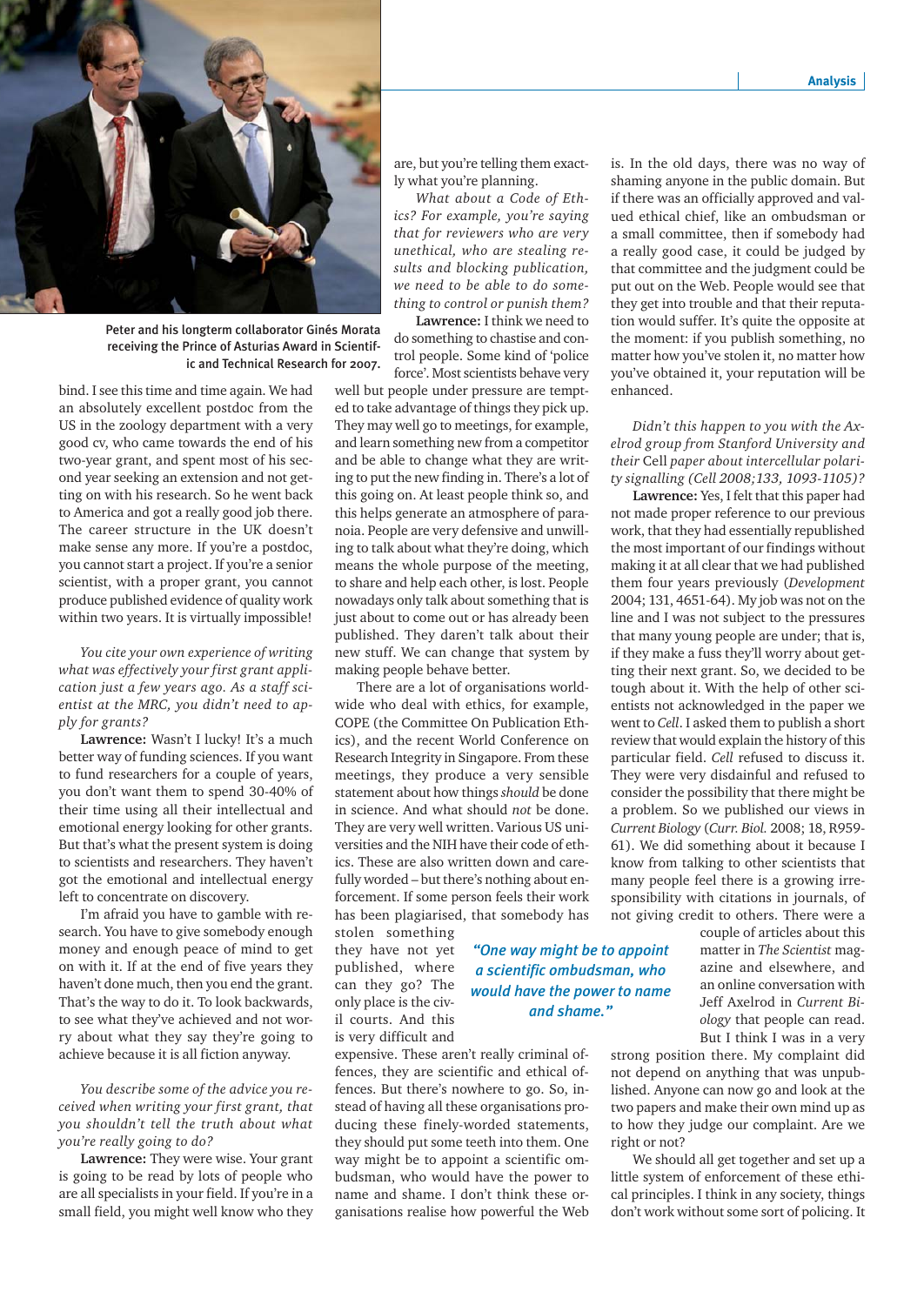would also be a good way of spending some of the money these ethical organisations use without achieving very much.

*In 'Men, women and ghosts in science' (PLoS Biology 2006; 4, 13-15) you tackle the notion of men and women in science from a biological viewpoint. You say there are men and women, male brains and female brains, but that the actual characteristics underlying what we would identify as masculine qualities and feminine qualities can be fused in men and women in different proportions. Then you argue that the scientific system has been pushed over* 

*towards a very masculine, aggressive stance, where we're encouraging people who are insensitive to others and aggressive. In fact, they're nasty! Not only has this led to fewer women higher up the system but it's actually making life very unpleasant for people lower down the system – students and postdocs – especially if they're gentle people.*

**Lawrence:** Yes, you put it very well. Essentially, it could be argued that you should encourage competitiveness if you have the view that creativity goes handin-hand with it. But there doesn't seem to be much evidence of that. Look at people in the Arts or musicians. I don't get the impression that many of the best need to be very aggressive. Creativity is not confined to science. My hypothesis is that creativity is fairly well distributed among individuals in a very unpredictable and variable way.

I think that we should have a system where we select for what we want. And what we want is people who make discoveries. In my opinion, science is not like some kind of an army, with a large number of people who make the main steps forward together. You need to have individually creative people who are making breakthroughs – who make things different. But how do you find those people? I don't think you want to have a situation in which only those who are competitive and tough can get to the top, and those who are reflective and retiring would be cast aside. I've been in research for so long now. I've talked to so many young people. I get to know them personally because I work on the bench myself. And I hear all the time that people get put off from continuing in science. Not because they're unable but because they just don't like it. Those people are often women but there are also many 'gentle' men who don't like it.

What we're doing is telling people to be tough, to be pushy, to give self-congratulatory talks, to be confident. While those characteristics may be of value in certain walks of life, for example, if you want to be a soldier, they may not be what we want in scientists. I'm not saying it should be forbidden in science but I think there should be more room for people who have more gentle aspirations, who are more social, who understand other people better. In that article I went over some thorny ground, which is constantly being debated, but it seems obvious to me that men and women are, ON AVERAGE (*he emphasises*), fundamentally, genetically and psychologically, distinct. Of



Peter and his wife in Zambia

course, there is a tremendous overlap between the sexes and stereotyping of individuals by their gender is neither objective nor correct. So, I think we need to think again about how we select people.

This brings us back to the same old problem – people who get their names on other people's papers, who annex credit from their students and get rewarded. These people are very often men, although there can be very tough, competitive women scientists as well. But the idea that po-

litically correct people have, that all professions will one day have equal numbers of men and women is not only wrong, it's silly. There's no reason to aspire to that

*people have, that all professions will one day have equal numbers of men and women is not only wrong, it's silly."* 

*"The idea that politically correct* 

aim. Individuals should do the kind of work they enjoy doing, that they're good at. And this can lead to different proportions of men and women in the arts and sciences. How the gender numbers work out doesn't really matter if we can have a society organised in such a way as to take advantage of "the qualities of people".

*Which brings us to the general problem of job security in science, because women who want to have children are heavily penalised by a system that is already very insecure. It's hard enough for a man to get a job, let alone for a woman who wants to have a baby before she's too old.*

**Lawrence:** Quite right. The problem goes through society. Women are disadvantaged, both because of the babies that we want them to have and also because of their stronger instinctive tendency to care for people, not just babies. We should find room for these people. Some of them are

very good at research. We shouldn't have this system of measurement. We're counting papers. We are measuring impact factors. We need to see beyond these silly measures. We should try to ask: Does this person contribute to the department in which she's working? Has she made some discoveries? Will she be good to have back?

I talk to young scientists and I know about their anxieties – every minute of the day, they're thinking: How can I get a paper, will I be the first author? Will I be able to get a postdoc with this paper? Is this journal good enough for me to get a postdoc?

*And what comes next? You get a postdoc and…?*

**Lawrence:** You get a postdoc for two years and, already after one year, you're worried about what you're going to do next. There's no relaxation. You don't realise how much this has changed. From my own work, I've published some 150 papers. The first 80 papers I published got accepted directly by the journals to which they were sent. Some had to be revised but all of them were accepted. And then there was an abrupt change. Suddenly, you started sending papers to journals because you thought

> they might get in there and that would be better. In the early days, you didn't do that. You sent your paper to the journal that you thought was most appropriate for your paper. There was no

impact factor.

A funny thing that tended to happen in the first part of my career was, when you found something that you thought was in your opinion more interesting, you would write a very short Letter to *Nature,* in which you summarised the main thing in a way that somebody else could understand it.